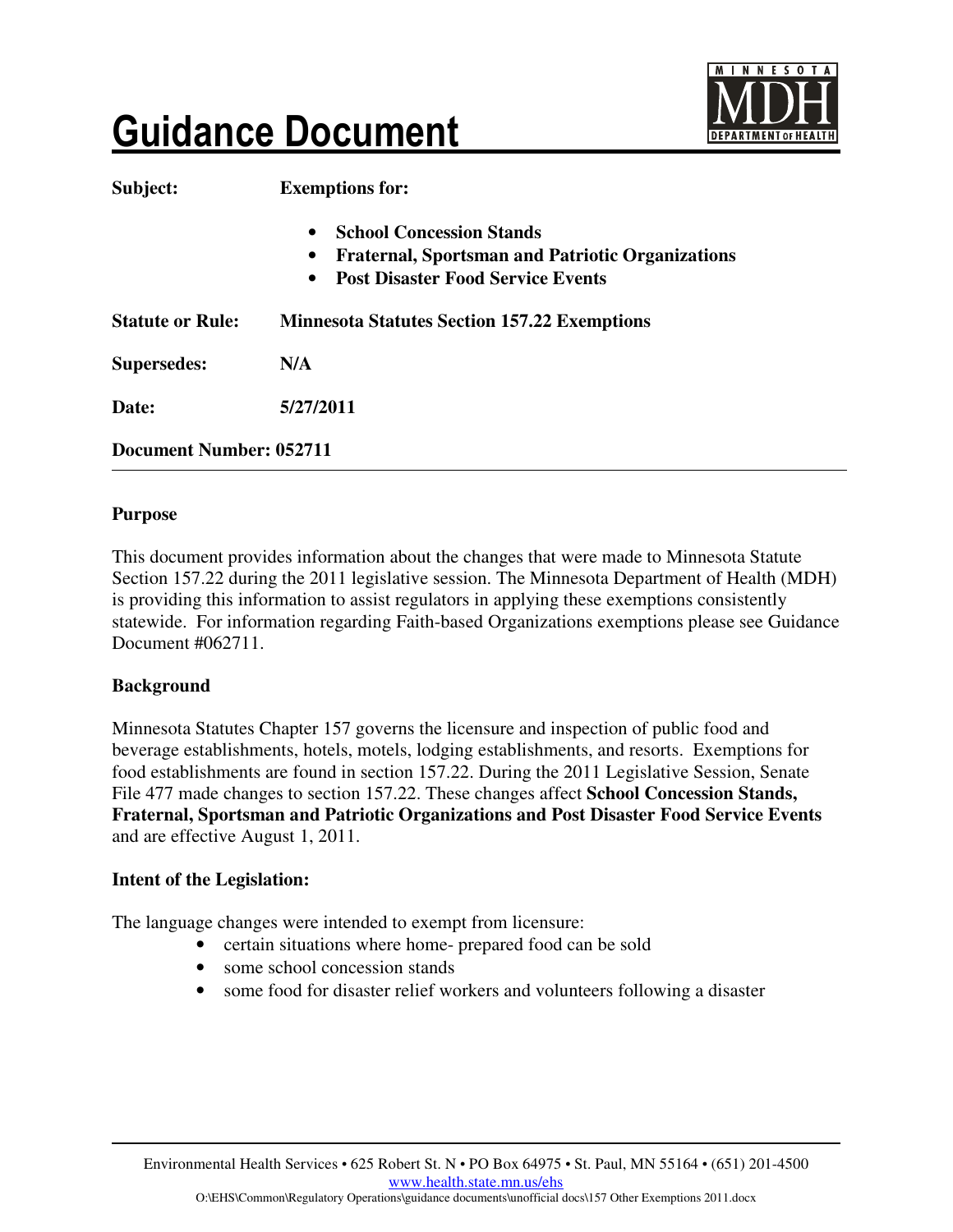**Changes to Section 157.22** (New statutory language is underlined and deleted language is indicated with a strike-out).

- 1. fraternal, sportsman, or patriotic organizations that are tax exempt under section 501(c)(3), 501(c)(4), 501(c)(6), 501(c)(7), 501(c)(10), or 501(c)(19) of the Internal Revenue Code of 1986, or organizations related to  $\Theta$ , affiliated with, or supported by such fraternal, sportsman, or patriotic organizations. Such organizations may organize events for events held in the building or on the grounds of the organization and at which home-prepared food is donated by organization members for sale at the events, provided
	- (i) the event is not a circus, carnival, or fair;
	- (ii) the organization controls the admission of persons to the event, the event agenda, or both; and
	- (iii) the organization's licensed kitchen is not used in any manner for the event.
- 2. A school kitchen or school cafeteria is not a school concession stand.
- 3. school concession stands operated in conjunction with school-sponsored events on schoolproperty are exempt from the 21-day restriction; and serving commercially prepared, nonpotentially hazardous foods, as defined in Minnesota Rules, chapter 4626
- 4. food service events conducted following a disaster for purposes of feeding disaster relief staff and volunteers serving commercially prepared, nonpotentially hazardous foods, as defined in Minnesota Rules, chapter 4626

## **Interpretations and Determining the Exemptions**

1. Fraternal, sportsman, or patriotic organizations:

Fraternal, sportsman, or patriotic organizations (that are **tax exempt** under certain parts of Sections 501(c) of the Internal Revenue Code of 1986), or organizations related to, affiliated with, or supported by such organizations are allowed to have **events held in the building or on the grounds of the organization at which home prepared food is sold.**

This section of the statute does not exempt the organization from other licensing and inspection statutes and rules; it only allows for home-prepared food to be sold on the premises (not in the licensed kitchen).

Examples of Organizations: Fraternal organizations: Lions Club, Elks, Sportsman organizations: Ducks Unlimited Patriotic organizations: VFW, American Legion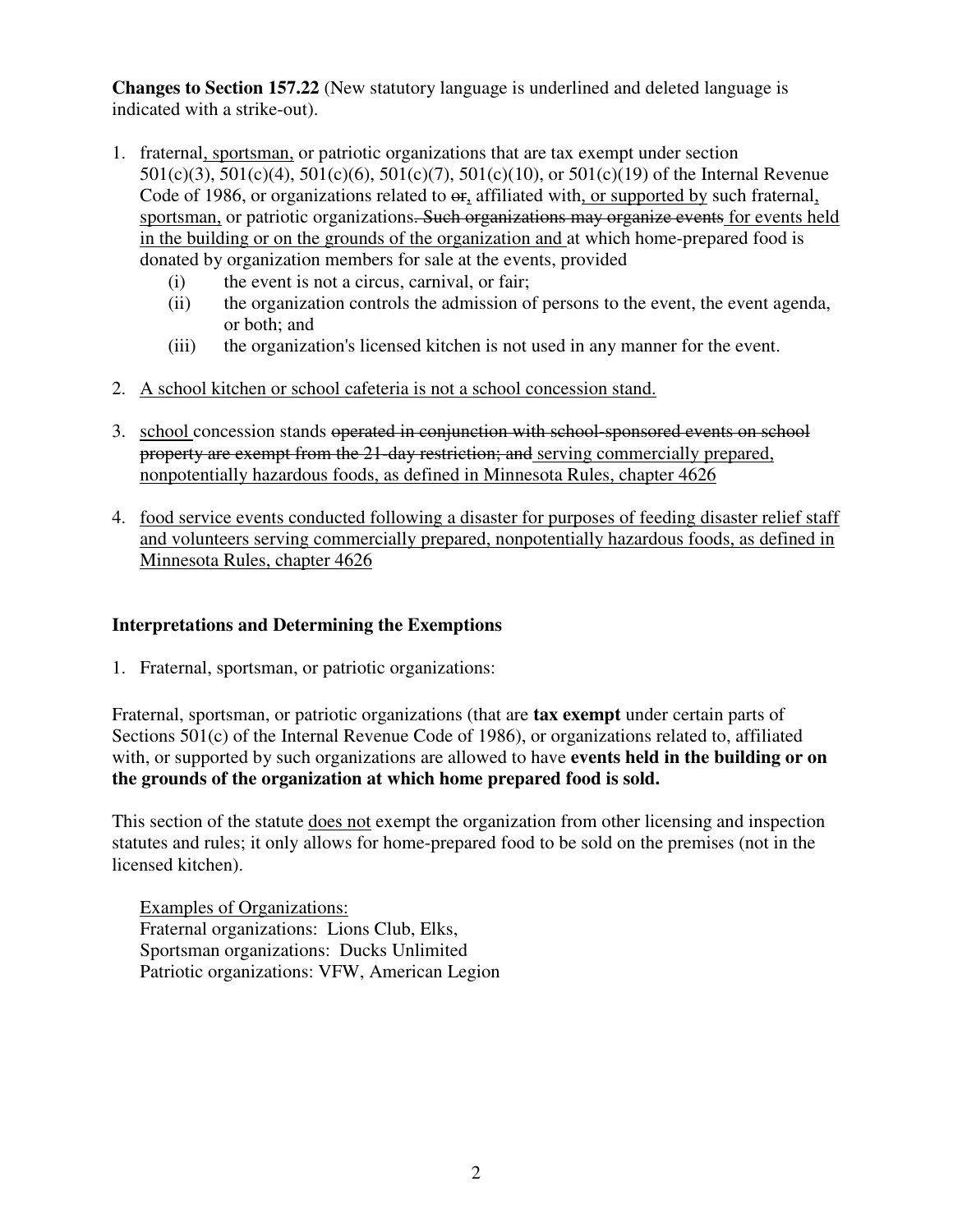### Determining the Exemption for Fraternal, Sportsman and Patriotic Organizations:



#### 2. School Concession Stands:

The definition of "school concession stand" does not include a school kitchen or a school cafeteria.

**School concession stands** are exempt from licensing and inspection if they **serve only commercially prepared, not potentially hazardous foods**, as defined in Minnesota Rules, chapter 4626. (Examples of food that may be served: commercially canned soda, bagged potato chips, wrapped candy. Examples of food that cannot be served: hotdogs, hamburgers, and scooped ice cream).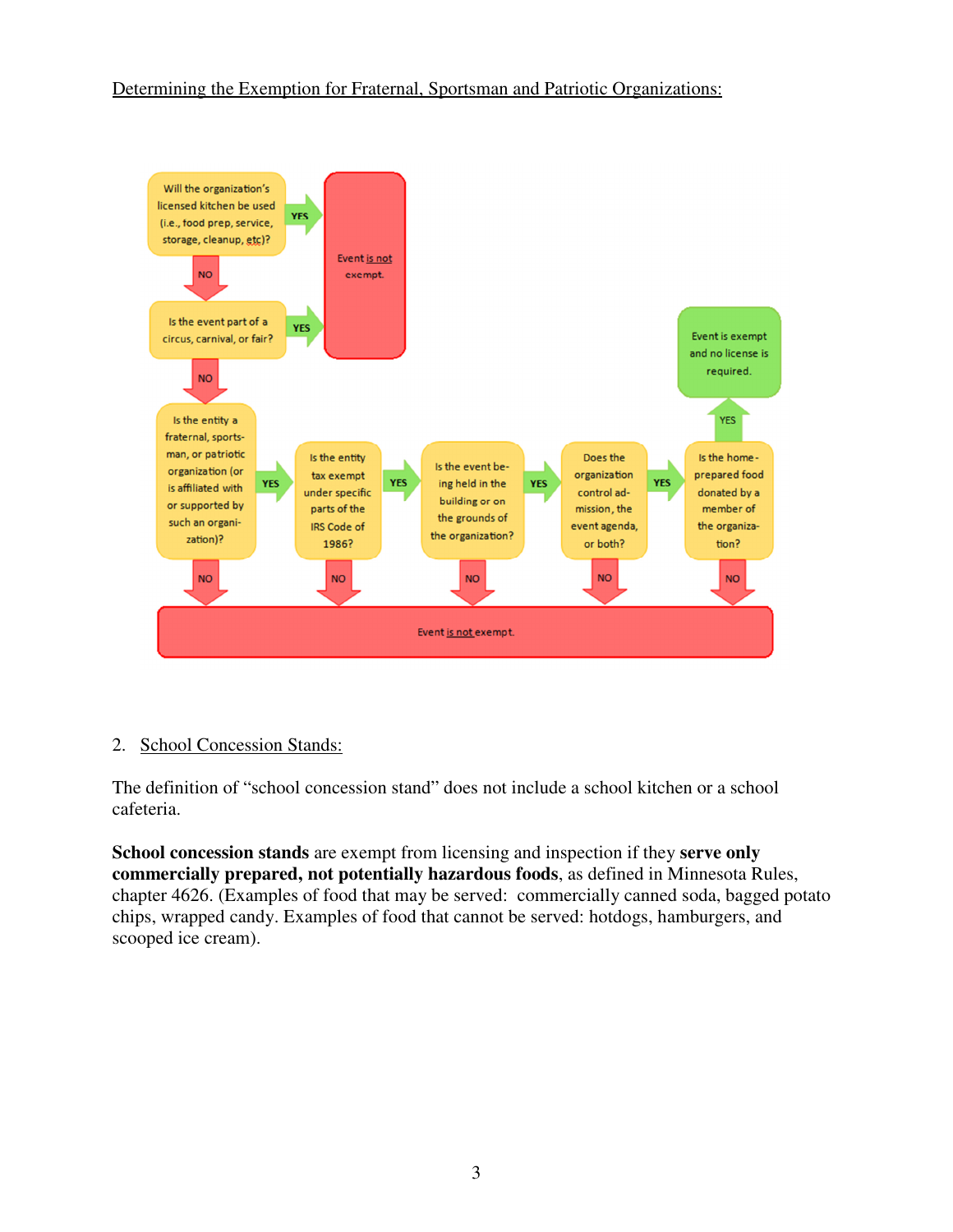Determining the Exemption for School Concession Stands:



3. Post Disaster Food Service Events

**Food service events** conducted **following a disaster** for purposes of **feeding disaster relief staff and volunteers** serving **commercially prepared, not potentially hazardous foods**, as defined in Minnesota Rules, chapter 4626 are exempt from licensing and inspection. (Examples of food that may be served: commercially canned soda, bagged potato chips, wrapped candy. Examples of food that cannot be served: hotdogs, hamburgers, and scooped ice cream).

Determining the Exemption for Post Disaster Food Service Events:



**Applicable Laws:** Minnesota Statute 157.22 ; Minnesota Rules, Chapter 4626 www.leg.state.mn.us

## **Definition of Potentially Hazardous Food in Minnesota Rules Chapter 4626**:

#### Subp. 62. **Potentially hazardous food.**

- A. "Potentially hazardous food" means a food that is natural or synthetic and is in a form capable of supporting:
	- (1) the rapid and progressive growth of infectious or toxigenic microorganisms;
	- (2) the growth and toxic production of *Clostridium botulinum*; or
	- (3) in raw shell eggs, the growth of *Salmonella enteritidis*.